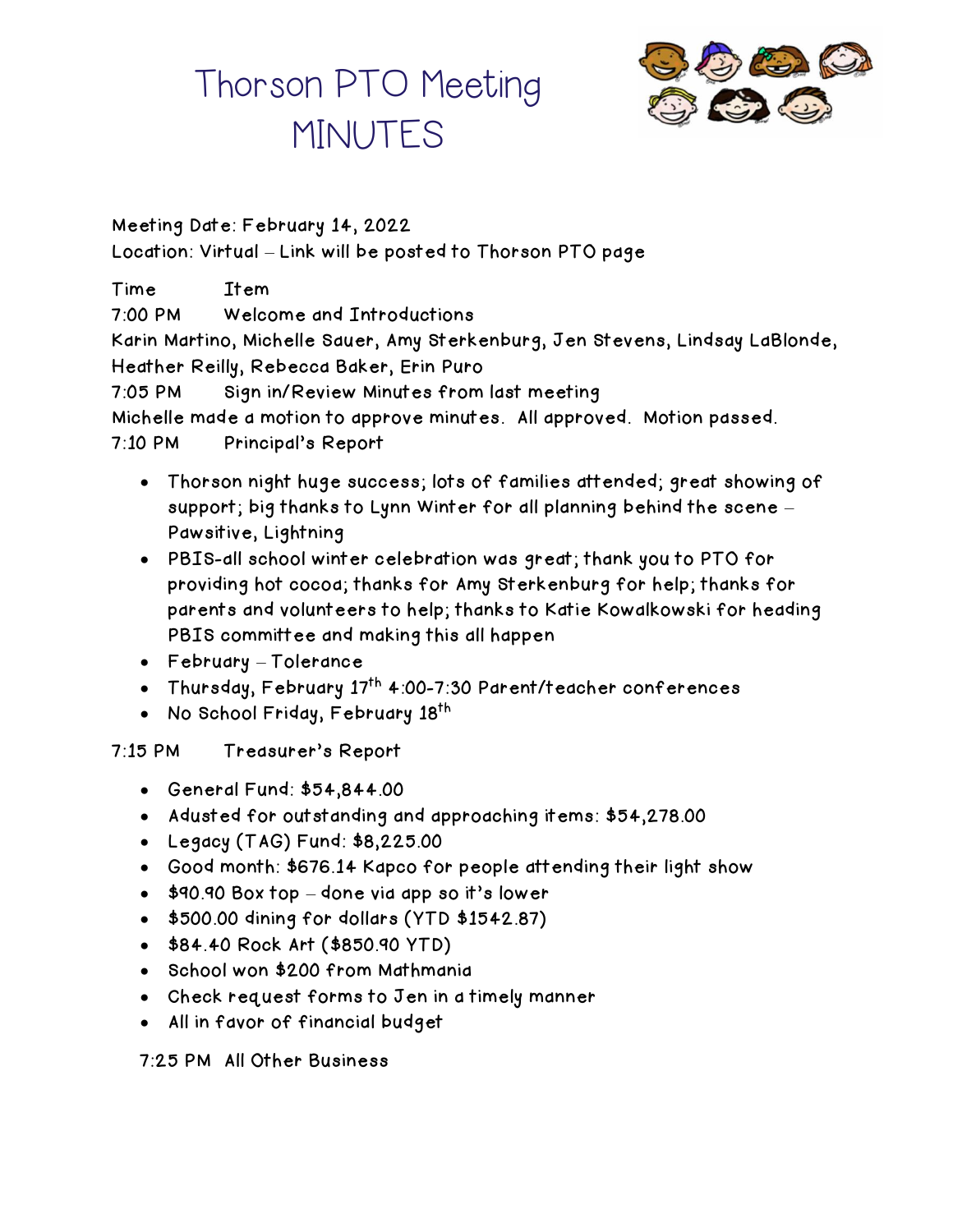## Thorson PTO Meeting **MINUTES**



#### Business to Discuss:

- Posting of open board positions
	- o Share that positions will be open
		- President, Vice President, Secretary
	- o Need to get the word out differently about what PTO is and how can we get newer families involved more?
	- o Send out to 4K and K parents about what PTO is?
	- o Hopefully next year orientations will be in person and we can share more about what PTO is; could maybe do at sneak peek
	- o Rebecca will look into what the PTO power point looks like and make some changes and send it out to board to see what needs to be added and then room parents can send it out to 4K and K
- Discussion of recurring fundraisers
	- o Scout food drive for family sharing right now
	- o April food drive benefiting Saukville food pantry
	- o Don't want it to feel like they are competing with each other
		- Maybe in future one food drive could be in first semester and other one could be 2<sup>nd</sup> semester
		- Erin talked to Katie at length; food pantries need a lot of help this time of year
		- Could scouts and stuff the bus collaborate and do it together?
		- Some frustration brought to Michelle about some feeling of competition
		- Stuff the bus is all 3 elementary schools
		- People are happy to support both of these; just more fluid and collaborative or separation so they are more spread out
		- Moving forward, Erin will send out to all troops that if they are wanting to do a food drive,  $1<sup>st</sup>$  semester would be a better time or work with Katie and Kathleen to either collaborate or separate them so there isn't confusion.
		- How is scout food drive going? It's a little slow right now, but every little bit helps; girls made the posters and will be excited with whatever they have to donate.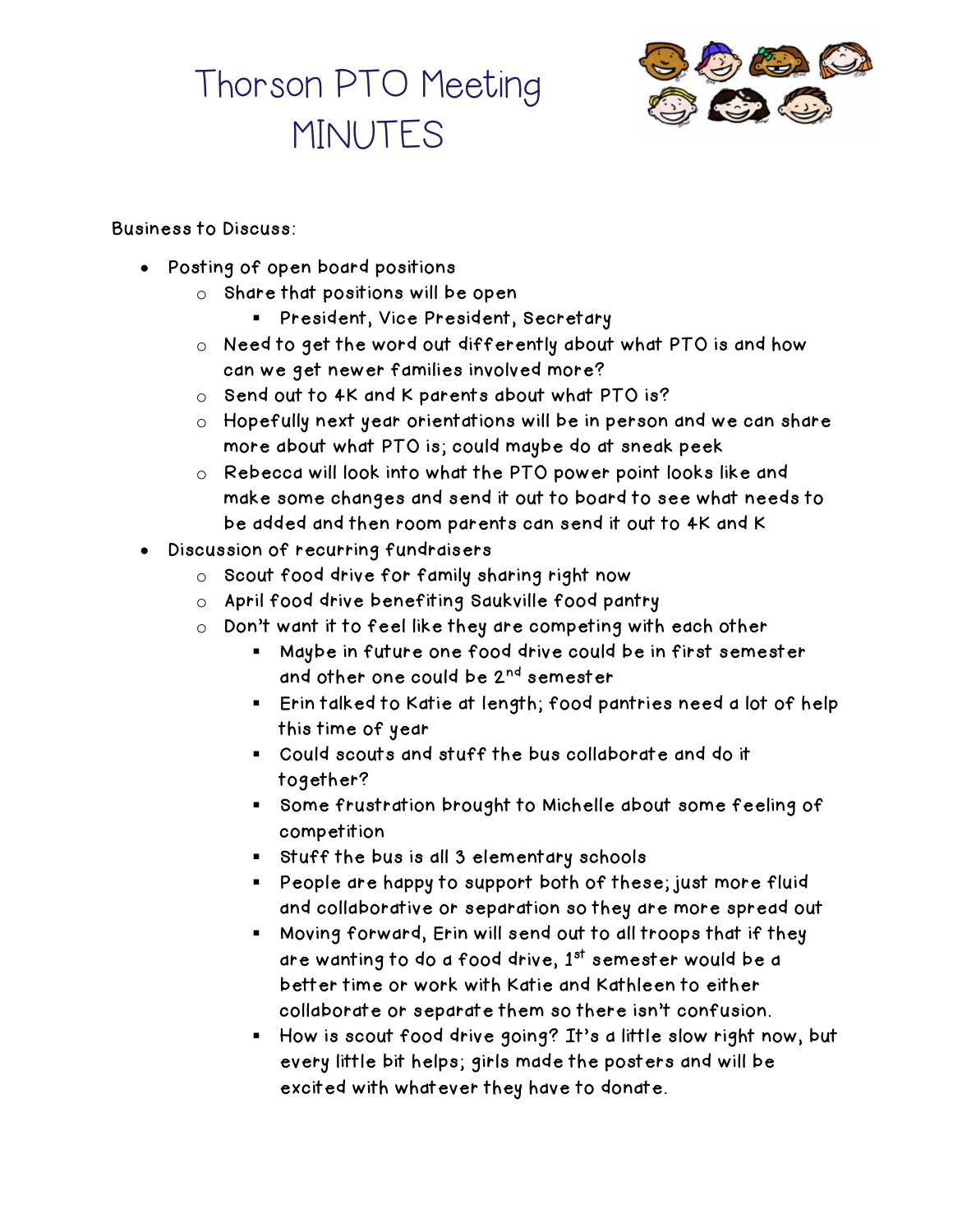# Thorson PTO Meeting **MINUTES**



- Hospitality Update Heather Reilly
	- o Plaque for Mr. Jeff: should get around spring break
		- We will have to decide how to give it to him
	- o Out and Out delivering dinner for Thursday conferences
	- $\circ$  3/14 is PI day
		- Signup to families to contribute pies for a pie bar for teachers
	- o Will wait and see on budget for upcoming items
- Any Other Business?
	- o Grants (Rebecca Baker) Molly Rasmussen
		- **EXT** Improvements in Thorson's front garden
		- \$350.00 but some for May of 2023
		- \$90.00 for May of 2022
		- Is there a line item for Green Team in budget? Yes \$100
			- Don't want to get into habit of approving for future years
			- Motion to approve \$90.00 for conifer trees and open to approving rest in future but she will need to resubmit. Michelle seconded that. Motion approved.
	- $\circ$  Bella passed away tonight  $\circledcirc$  Candlelight vigil tonight at 8:00 pm at their home.
		- We will brainstorm ideas of what we can do to honor her; will talk to Lynn; thinking about planting a tree at Thorson in honor of her.
		- We used Bella's fund for Jeff's plaque.
		- We could write a grant request to plant a tree in her honor
		- Michelle will reach out to Lynn if she has other ideas and will let us know.
	- o Put out feelers to see if anyone wants to chair a virtual variety show and there wasn't any interest so as of now it is not on the docket.
- 8:00 PM Adjournment
	- o Michelle moved to adjourn meeting. Meeting adjourned at 7:29pm.